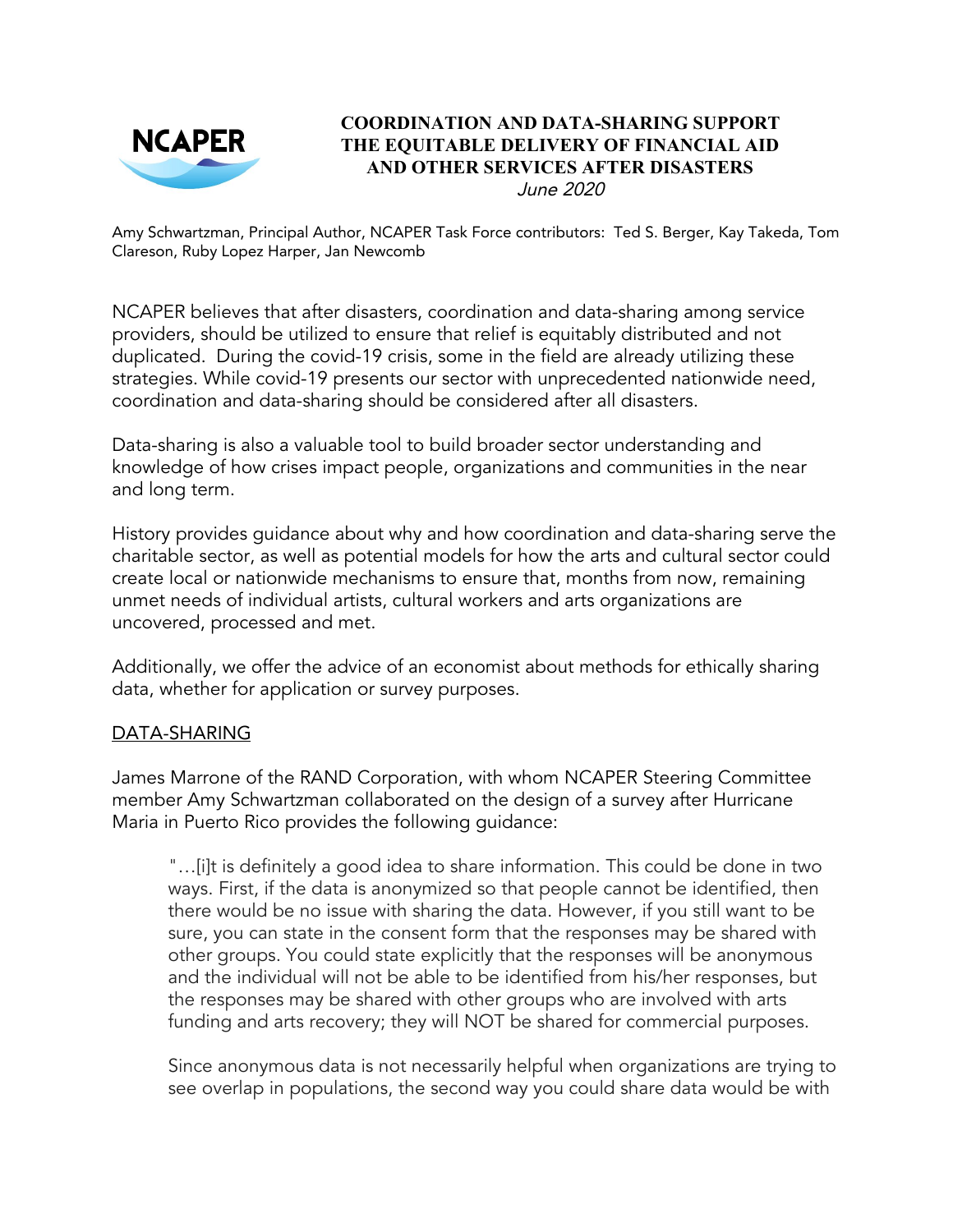the person's consent. You could have a separate question or two, perhaps at the end, prefaced by the statement that other organizations may be interested in the data because they may have funding opportunities. The respondent could check a box saying 'yes' they agree to let their information be shared with other groups, including personal contact information. You could also gather additional personal contact information in that section, which would then only be collected for people who want it to be shared and protect the anonymity of others. If people see that they might benefit from sharing information, in terms of getting additional grant opportunities, that will incentivize them to share their information."

Jim is willing to talk with organizations interested in developing surveys or applications (for free, we believe!!!). Please contact [motoole@ncaper.org](mailto:motoole@ncaper.org) if you are interested in speaking with him. Also, please see the end of this document for the guidance we provided artists, artisans and arts organizations in Puerto Rico about completing the survey we designed to better understand their demographics and recovery needs after Hurricane Maria.

#### GUIDANCE FROM 9/11

After 9/11, because of the panoply of uncoordinated resources that arose and a vast duplication of financial aid which arose as a consequence of this lack of coordination, the NYS Attorney General considered intervening in the work of the many charities delivering support to impacted New Yorkers. Rather than face AG oversight, 13 social service organizations including the Red Cross, Catholic Charities and the UJA Federation joined to create the 9/11 United Services Group to coordinate their delivery of services and financial aid. They also created a database of all the individuals each of their organizations was supporting, and to what extent, so all of them could see when given individuals' needs had been fully met, while others remained unmet. It was only through sharing this information that all were able to ensure that the needs of as many as possible were equitably met without duplication. The group also utilized the database to provide individuals with notification of new resources and information.

Later, they united to create the Unmet Needs Roundtable, a model through which unmet needs can be presented to a group of funders for consideration. Individuals apply and other individuals work up files on their remaining needs which are then presented to the Roundtable members. Unmet needs will assuredly exist for artists, cultural workers and arts organizations in relation to covid-19 months from now. More detailed information about this model can be found at [www.unmetneedsroundtable.org](http://www.unmetneedsroundtable.org/) and in the following document: [https://www.nydis.org/wp-content/uploads/2019/09/UNR\\_ProgramProfile.pdf](https://www.nydis.org/wp-content/uploads/2019/09/UNR_ProgramProfile.pdf)

The National Voluntary Organizations Active in Disasters (NVOAD) incorporates this model into their Long-Term Recovery Groups, voluntary consortia created to discuss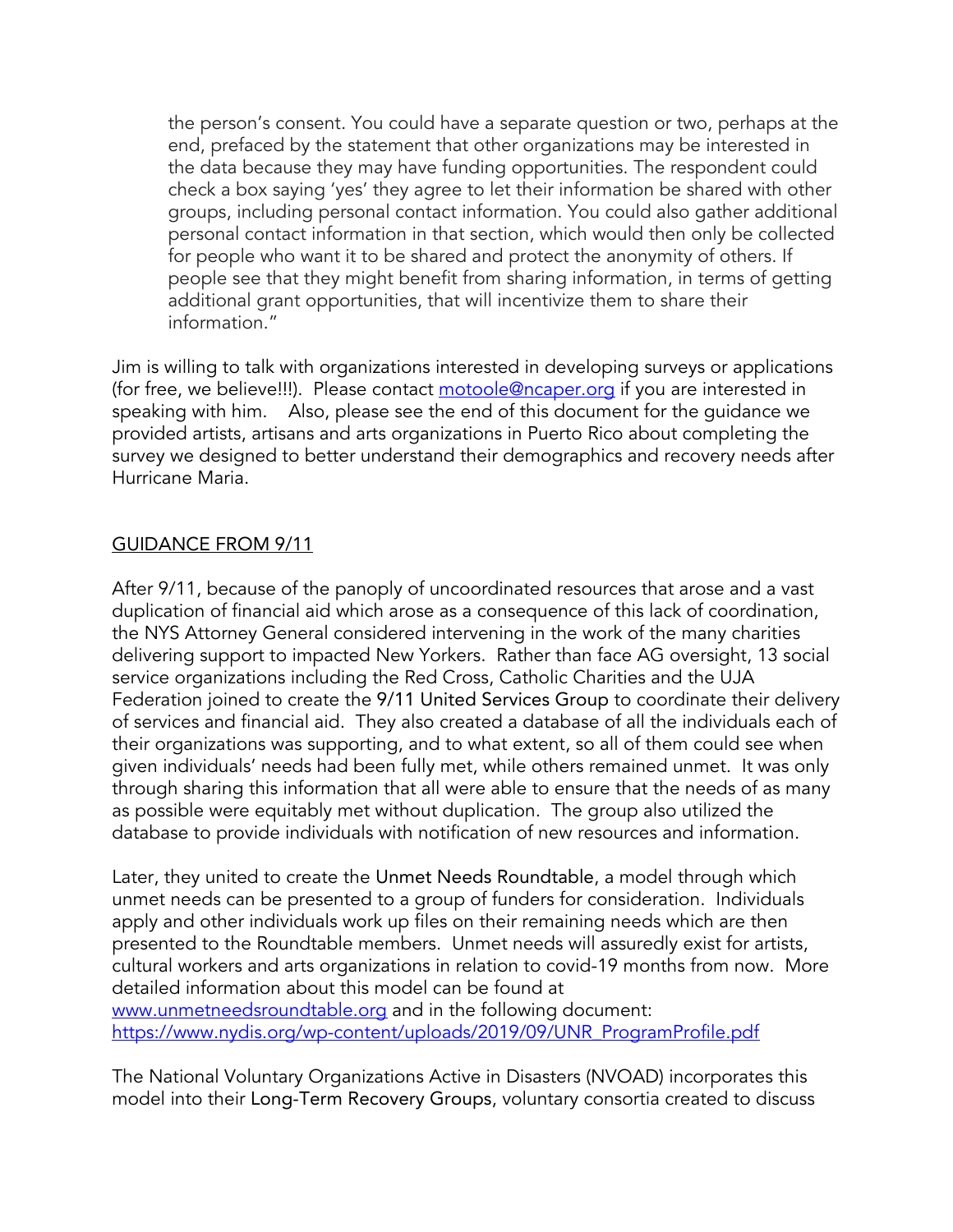and meet ongoing long-term recovery needs in communities after disasters. <https://www.nvoad.org/mdocs-posts/long-term-recovery-guide/>

xxx

What follows is the introductory information sent to all potential survey participants regarding the impact of Hurricane Maria upon them in Puerto Rico. The research was conducted by NCAPER Steering Committee Member Amy Schwartzman under the auspices of the RAND Corporation, for whom she worked on the Recovery Plan for Puerto Rico.

"Title of research study: Understanding the Arts Landscape in Puerto Rico

Investigators: Amy Schwartzman is conducting this survey for the RAND Corporation, an independent nonprofit research institution, to inform the Puerto Rico Recovery Plan. Amy is an independent arts recovery expert who has worked to help the arts sector after other disasters, including with the New York Arts Recovery Fund after 9/11.

# Why am I being invited to take part in a research study?

We are looking to get a better understanding of Puerto Rico's arts and artistic communities. We are gathering data on characteristics of the community before Hurricane Maria, as well as changes since the hurricane. We will be surveying local people engaged in artistic occupations and representatives of arts organizations. This survey is for working artists and artisans in all art forms and disciplines (visual, performing and literary arts, as well as multidisciplinary artists; generative/creative artists (i.e., those who create work); interpretive artists (i.e., those who perform work); teaching artists; small artist businesses; for-profit and not-for-profit arts organizations in all disciplines, performance spaces, galleries, and organizations that serve the arts/cultural sector in similar ways. If you are a cultural worker in some other capacity or involved with technical support of the arts, we also invite you to complete this questionnaire.

#### Why is this research being done?

This project is seeking to understand the experience of artists and arts organizations in Puerto Rico before and after Hurricane Maria. Specifically, we will ask about the following:

- Type and amount of artistic activity in the years prior to Hurricane Maria.
- Income derived from artistic practice, as well as other sources of income
- Changes to income and artistic output since the hurricane.
- Sources of funding or material aid for recovering losses and damage since the hurricane.